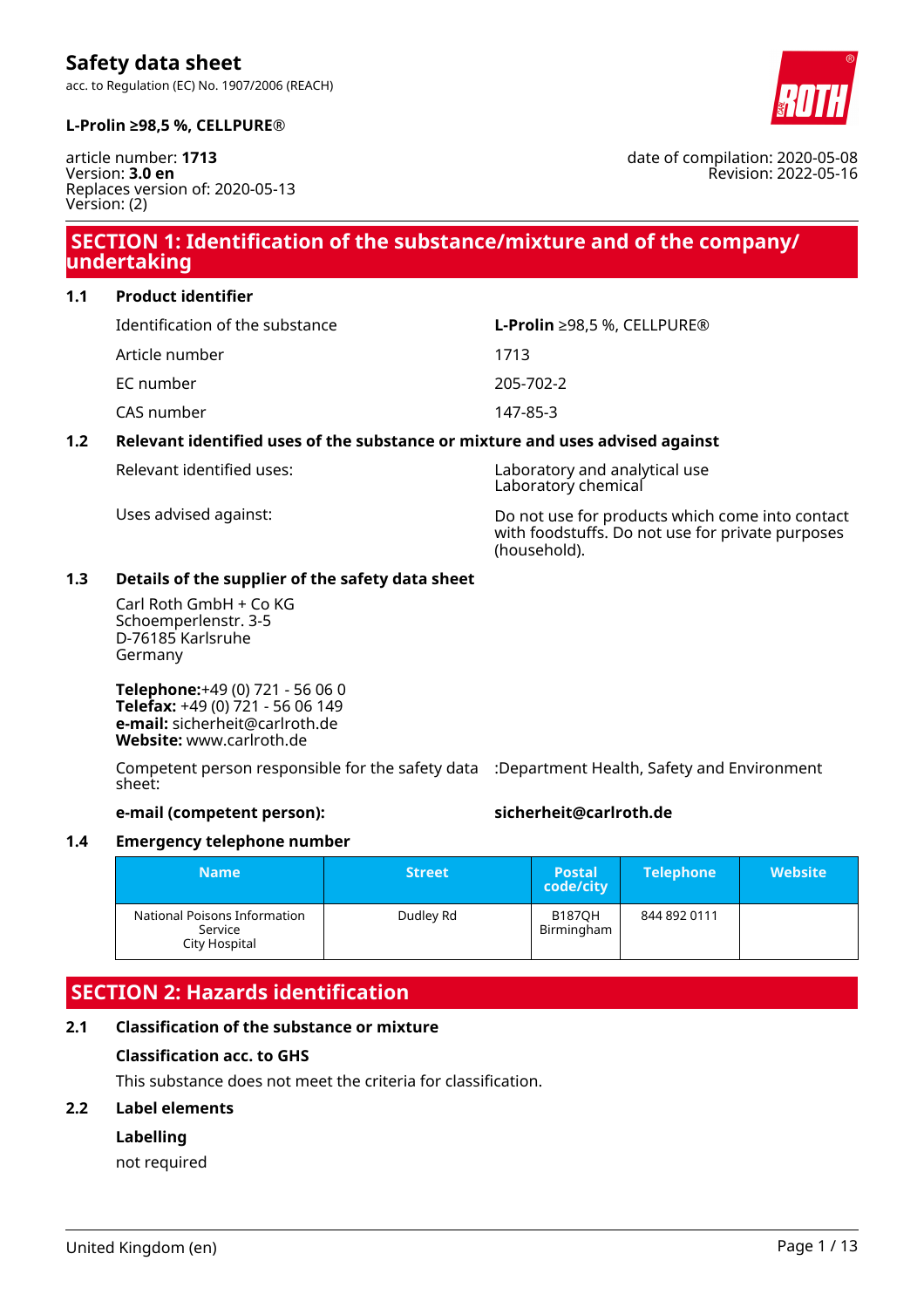acc. to Regulation (EC) No. 1907/2006 (REACH)



#### **L-Prolin ≥98,5 %, CELLPURE®**

article number: **1713**

#### **2.3 Other hazards**

#### **Results of PBT and vPvB assessment**

According to the results of its assessment, this substance is not a PBT or a vPvB.

### **SECTION 3: Composition/information on ingredients**

#### **3.1 Substances**

| Name of substance | L-Proline        |
|-------------------|------------------|
| Molecular formula | $C_5H_9NO_2$     |
| Molar mass        | 115,1 $9/_{mol}$ |
| CAS No            | 147-85-3         |
| EC No             | 205-702-2        |

### **SECTION 4: First aid measures**

#### **4.1 Description of first aid measures**



#### **General notes**

No special measures are necessary.

#### **Following inhalation**

Provide fresh air. In all cases of doubt, or when symptoms persist, seek medical advice.

#### **Following skin contact**

Rinse skin with water/shower.

#### **Following eye contact**

Rinse cautiously with water for several minutes. In all cases of doubt, or when symptoms persist, seek medical advice.

#### **Following ingestion**

Rinse mouth. Call a doctor if you feel unwell.

**4.2 Most important symptoms and effects, both acute and delayed** Symptoms and effects are not known to date.

### **4.3 Indication of any immediate medical attention and special treatment needed** none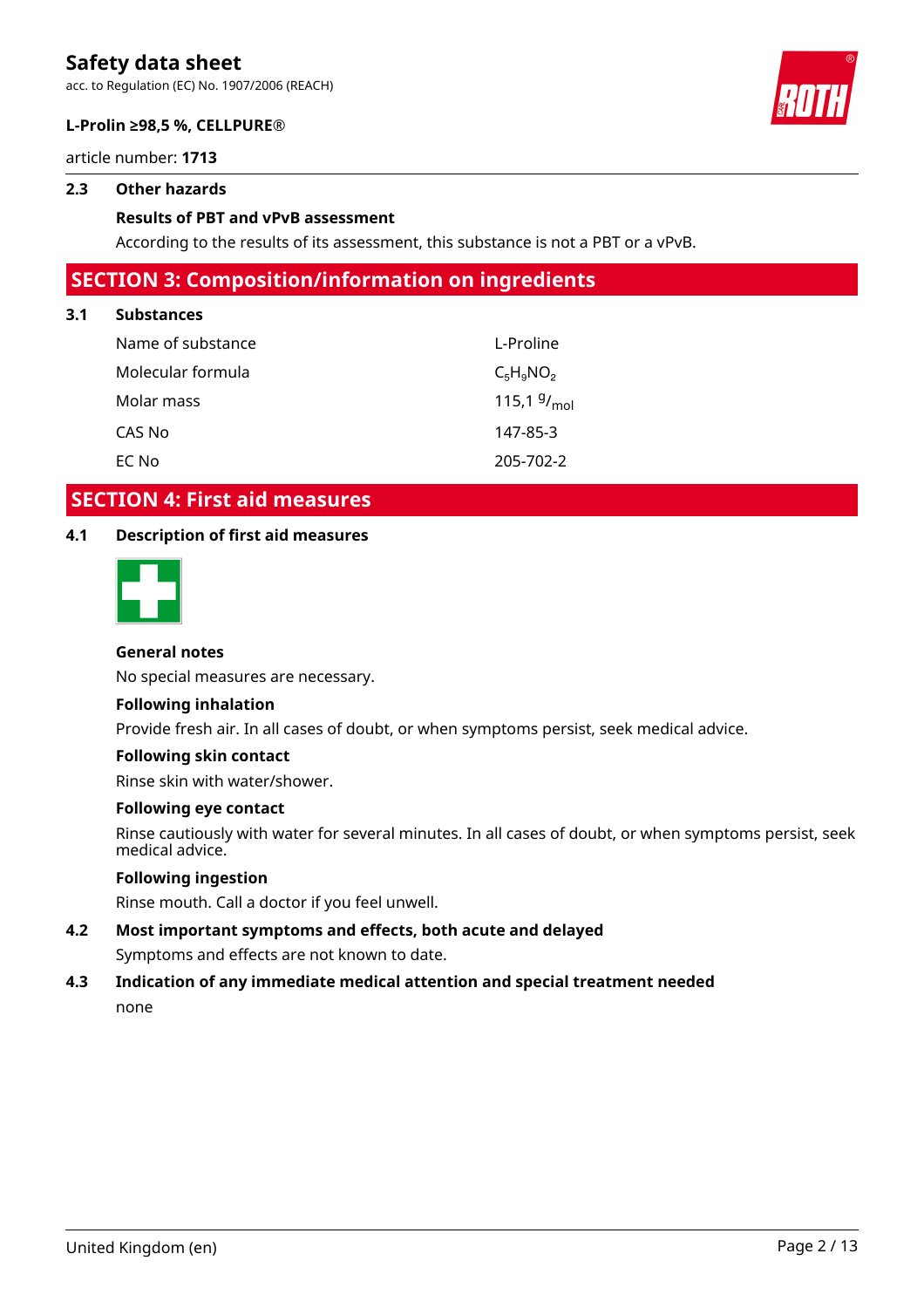acc. to Regulation (EC) No. 1907/2006 (REACH)



#### **L-Prolin ≥98,5 %, CELLPURE®**

article number: **1713**

# **SECTION 5: Firefighting measures**

#### **5.1 Extinguishing media**



#### **Suitable extinguishing media**

co-ordinate firefighting measures to the fire surroundings water, foam, alcohol resistant foam, dry extinguishing powder, ABC-powder

#### **Unsuitable extinguishing media**

water jet

#### **5.2 Special hazards arising from the substance or mixture**

Combustible.

#### **Hazardous combustion products**

In case of fire may be liberated: Nitrogen oxides (NOx), Carbon monoxide (CO), Carbon dioxide (CO₂)

#### **5.3 Advice for firefighters**

In case of fire and/or explosion do not breathe fumes. Fight fire with normal precautions from a reasonable distance. Wear self-contained breathing apparatus.

# **SECTION 6: Accidental release measures**

**6.1 Personal precautions, protective equipment and emergency procedures**



#### **For non-emergency personnel**

No special measures are necessary.

#### **6.2 Environmental precautions**

Keep away from drains, surface and ground water.

#### **6.3 Methods and material for containment and cleaning up**

#### **Advice on how to contain a spill**

Covering of drains. Take up mechanically.

#### **Advice on how to clean up a spill**

Take up mechanically.

#### **Other information relating to spills and releases**

Place in appropriate containers for disposal.

#### **6.4 Reference to other sections**

Hazardous combustion products: see section 5. Personal protective equipment: see section 8. Incompatible materials: see section 10. Disposal considerations: see section 13.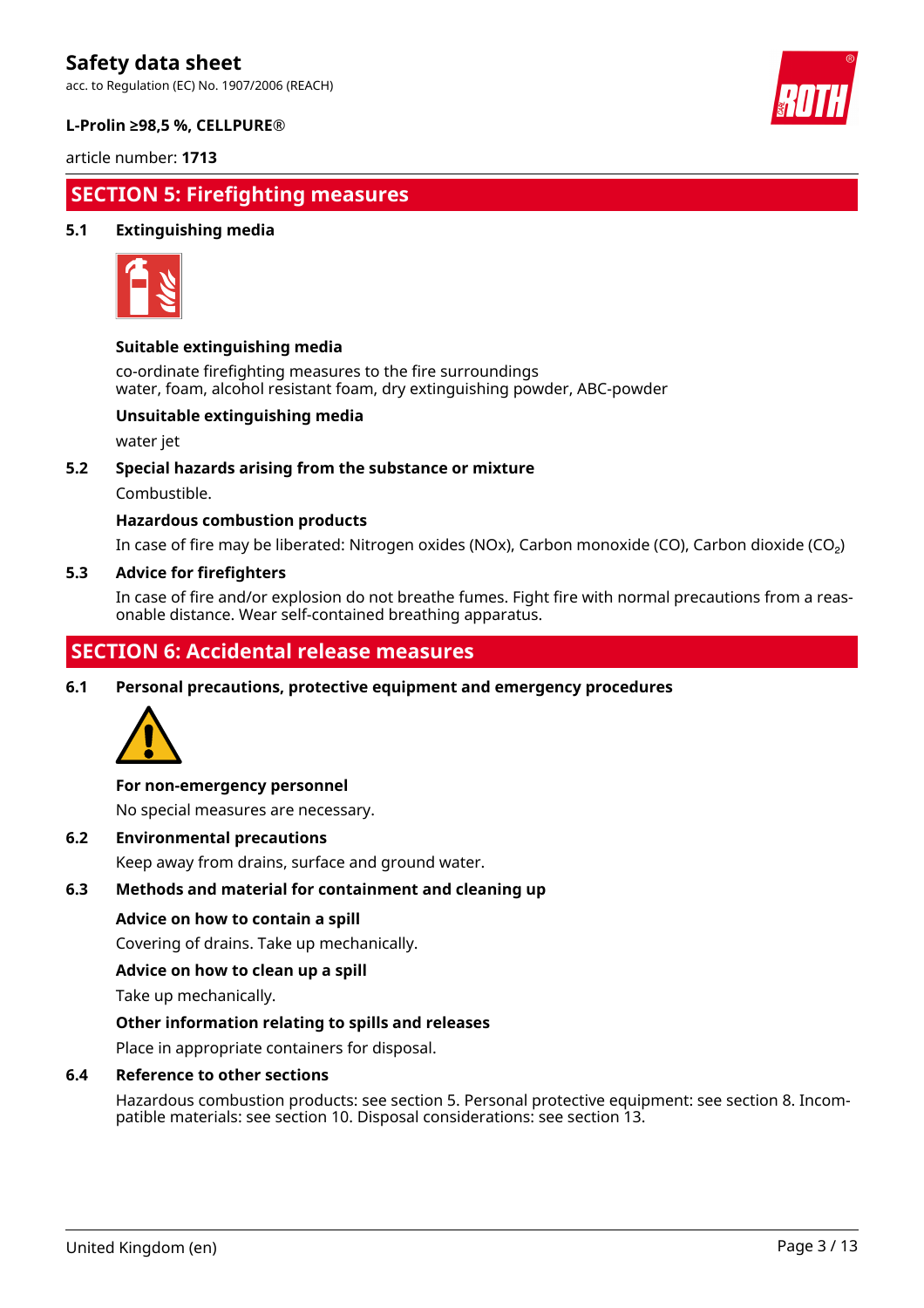acc. to Regulation (EC) No. 1907/2006 (REACH)



#### **L-Prolin ≥98,5 %, CELLPURE®**

article number: **1713**

### **SECTION 7: Handling and storage**

**7.1 Precautions for safe handling**

No special measures are necessary.

#### **Advice on general occupational hygiene**

Keep away from food, drink and animal feedingstuffs.

# **7.2 Conditions for safe storage, including any incompatibilities**

Store in a dry place.

**Incompatible substances or mixtures**

Observe hints for combined storage.

**Consideration of other advice:**

#### **Specific designs for storage rooms or vessels**

Recommended storage temperature: 15 – 25 °C

**7.3 Specific end use(s)**

No information available.

## **SECTION 8: Exposure controls/personal protection**

#### **8.1 Control parameters**

#### **National limit values**

#### **Occupational exposure limit values (Workplace Exposure Limits)**

This information is not available.

#### **Human health values**

| Relevant DNELs and other threshold levels |                                  |                                              |                   |                            |  |
|-------------------------------------------|----------------------------------|----------------------------------------------|-------------------|----------------------------|--|
| <b>Endpoint</b>                           | <b>Threshold</b><br><b>level</b> | <b>Protection goal,</b><br>route of exposure | Used in           | <b>Exposure time</b>       |  |
| <b>DNEL</b>                               | $488.9 \,\mathrm{mg/m^3}$        | human, inhalatory                            | worker (industry) | chronic - systemic effects |  |
| <b>DNEL</b>                               | 693,3 mg/kg<br>bw/day            | human, dermal                                | worker (industry) | chronic - systemic effects |  |

#### **Environmental values**

|               | Relevant PNECs and other threshold levels |                   |                                         |                              |  |
|---------------|-------------------------------------------|-------------------|-----------------------------------------|------------------------------|--|
| End-<br>point | <b>Threshold</b><br>level                 | <b>Organism</b>   | <b>Environmental com-</b> '<br>partment | <b>Exposure time</b>         |  |
| <b>PNEC</b>   | 50 $mg/1$                                 | aquatic organisms | sewage treatment plant<br>(STP)         | short-term (single instance) |  |

#### **8.2 Exposure controls**

#### **Individual protection measures (personal protective equipment)**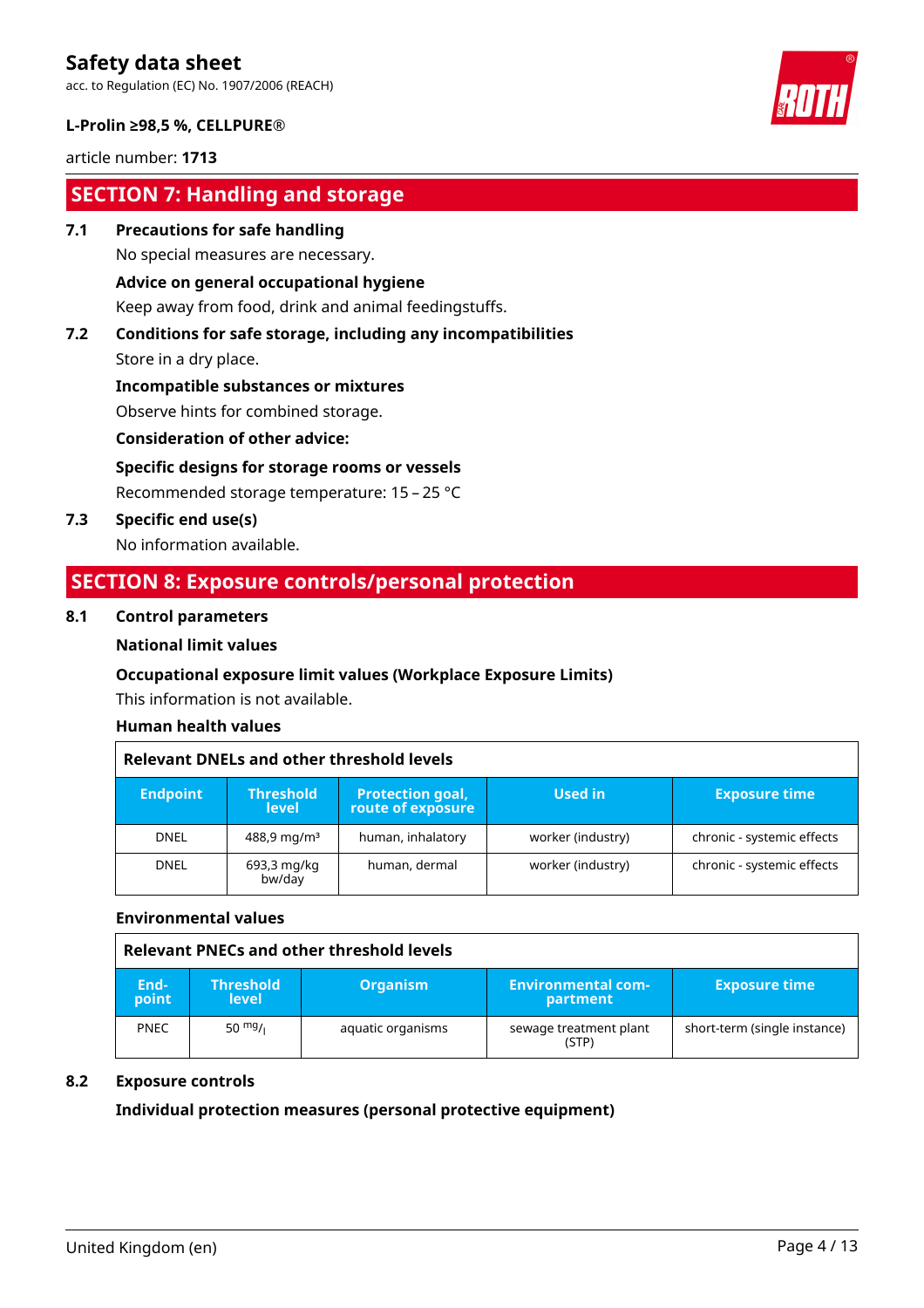acc. to Regulation (EC) No. 1907/2006 (REACH)

#### **L-Prolin ≥98,5 %, CELLPURE®**

article number: **1713**

#### **Eye/face protection**



Use safety goggle with side protection.

#### **Skin protection**



#### **• hand protection**

Wear suitable gloves. Chemical protection gloves are suitable, which are tested according to EN 374.

#### **• type of material**

NBR (Nitrile rubber)

#### **• material thickness**

>0,11 mm

#### **• breakthrough times of the glove material**

>480 minutes (permeation: level 6)

#### **• other protection measures**

Take recovery periods for skin regeneration. Preventive skin protection (barrier creams/ointments) is recommended.

#### **Respiratory protection**



Respiratory protection necessary at: Dust formation. Particulate filter device (EN 143). P1 (filters at least 80 % of airborne particles, colour code: White).

#### **Environmental exposure controls**

Keep away from drains, surface and ground water.

### **SECTION 9: Physical and chemical properties**

#### **9.1 Information on basic physical and chemical properties**

| Physical state                                              | solid                                                        |
|-------------------------------------------------------------|--------------------------------------------------------------|
| Form                                                        | powder, crystalline                                          |
| Colour                                                      | white                                                        |
| Odour                                                       | odourless                                                    |
| Melting point/freezing point                                | 221 °C at 1.013 hPa (slow decomposition) (ECHA)              |
| Boiling point or initial boiling point and boiling<br>range | not determined                                               |
| Flammability                                                | this material is combustible, but will not ignite<br>readily |

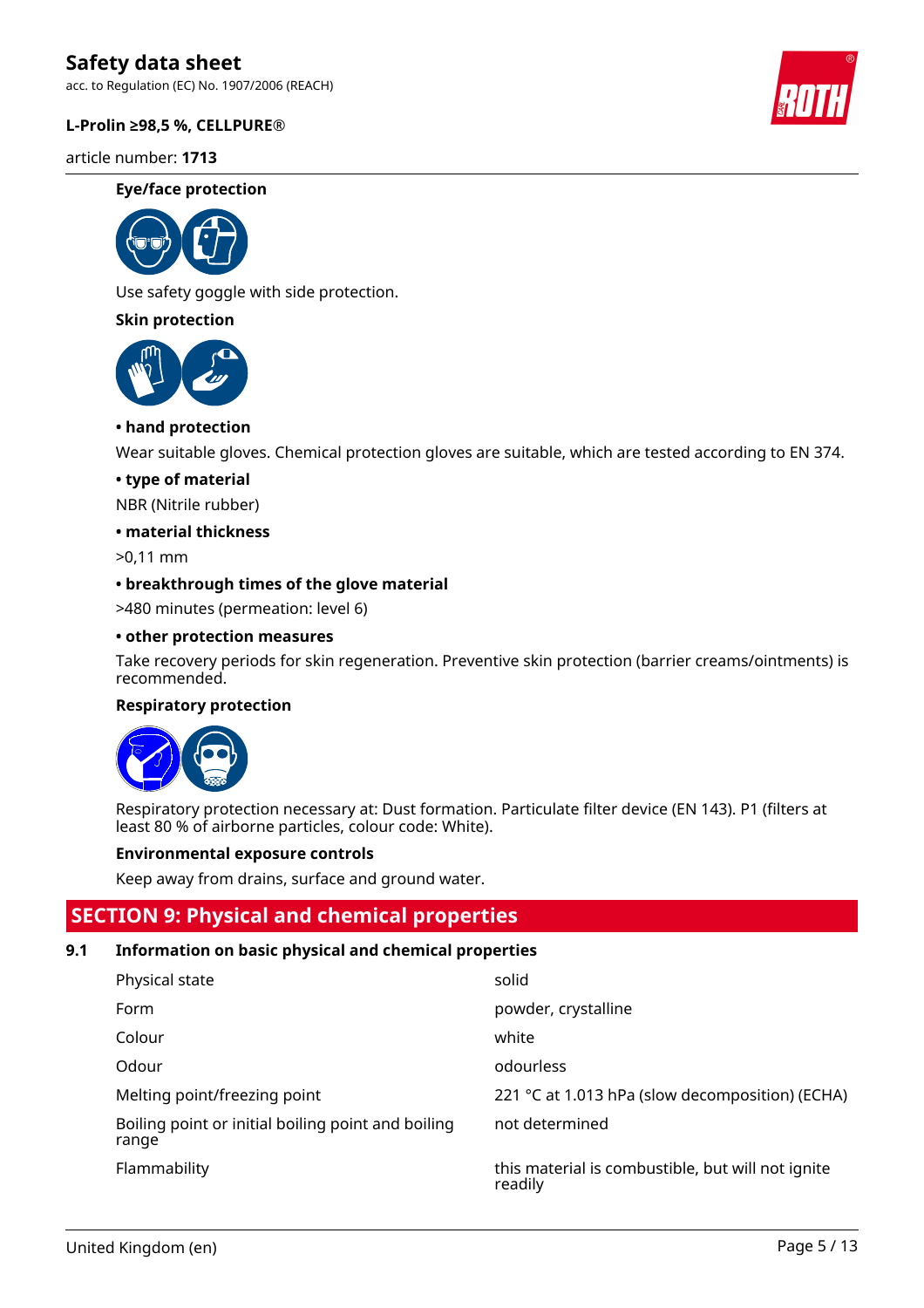acc. to Regulation (EC) No. 1907/2006 (REACH)

#### **L-Prolin ≥98,5 %, CELLPURE®**

article number: **1713**



| Lower and upper explosion limit                        | not determined                                                 |
|--------------------------------------------------------|----------------------------------------------------------------|
| Flash point                                            | not applicable                                                 |
| Auto-ignition temperature                              | not determined                                                 |
| Decomposition temperature                              | $>220$ °C                                                      |
| pH (value)                                             | 5 – 7 (in aqueous solution: 100 $9/$ <sub>l</sub> , 20 °C)     |
| Kinematic viscosity                                    | not relevant                                                   |
| Solubility(ies)                                        |                                                                |
| Water solubility                                       | ~1.500 $9/$ at 20 °C                                           |
|                                                        |                                                                |
| Partition coefficient                                  |                                                                |
| Partition coefficient n-octanol/water (log value):     | -2,54 (pH value: 7, 20 °C) (ECHA)                              |
|                                                        |                                                                |
| Vapour pressure                                        | not determined                                                 |
| Density and/or relative density                        |                                                                |
| Density                                                | 1,37 $9/cm^3$                                                  |
| Relative vapour density                                | information on this property is not available                  |
|                                                        |                                                                |
| Particle characteristics                               | No data available.                                             |
|                                                        |                                                                |
| Other safety parameters                                |                                                                |
| Oxidising properties                                   | none                                                           |
| <b>Other information</b>                               |                                                                |
| Information with regard to physical hazard<br>classes: | hazard classes acc. to GHS<br>(physical hazards): not relevant |
| Other safety characteristics:                          | There is no additional information.                            |

## **SECTION 10: Stability and reactivity**

#### **10.1 Reactivity**

**9.2 Other information**

The product in the delivered form is not dust explosion capable; the enrichment of fine dust however leads to the danger of dust explosion.

#### **10.2 Chemical stability**

The material is stable under normal ambient and anticipated storage and handling conditions of temperature and pressure.

#### **10.3 Possibility of hazardous reactions**

**Violent reaction with:** strong oxidiser

#### **10.4 Conditions to avoid**

Keep away from heat. Decompostion takes place from temperatures above: >220 °C.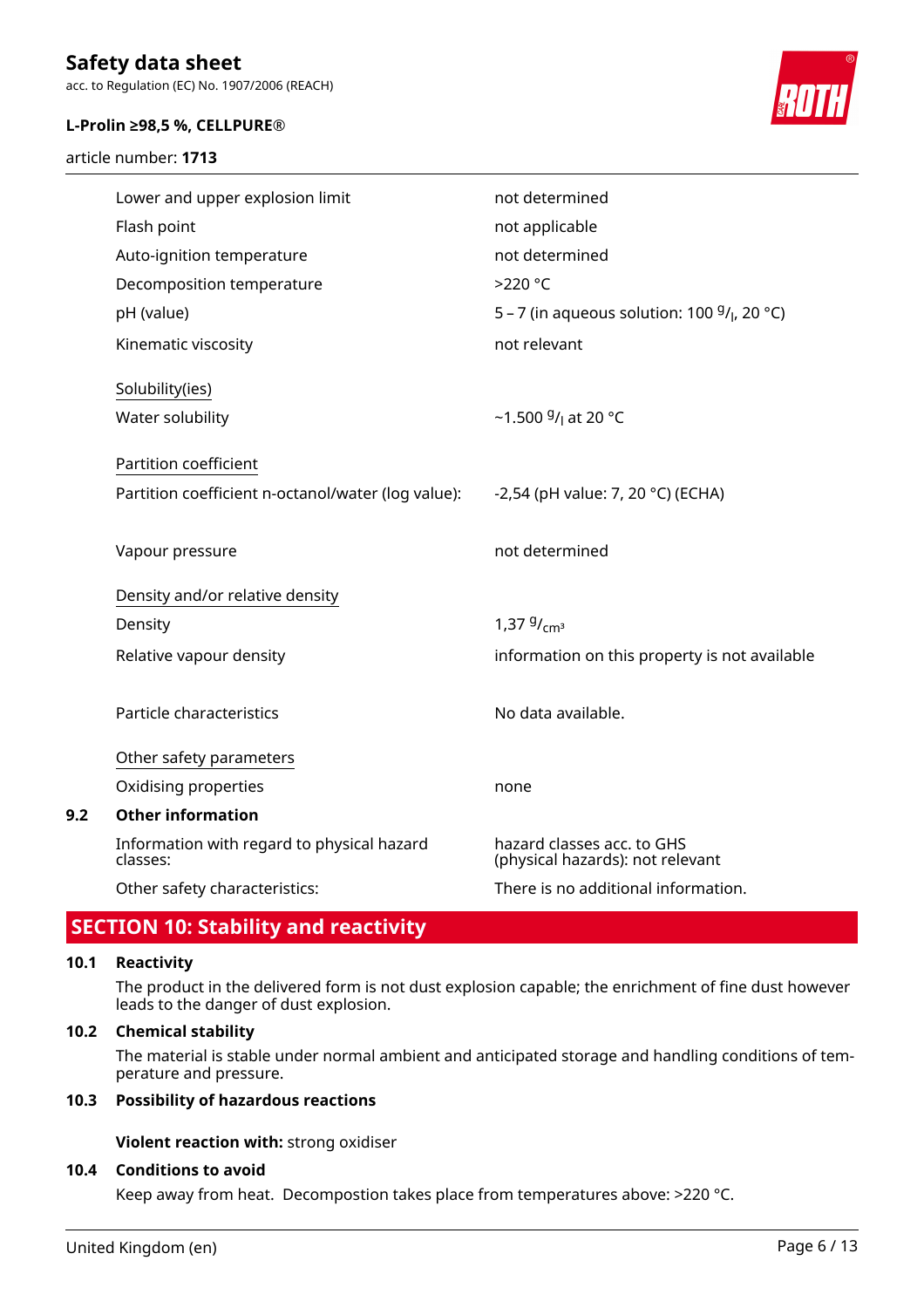acc. to Regulation (EC) No. 1907/2006 (REACH)

#### **L-Prolin ≥98,5 %, CELLPURE®**

article number: **1713**

### **10.5 Incompatible materials** There is no additional information.

# **10.6 Hazardous decomposition products**

Hazardous combustion products: see section 5.

### **SECTION 11: Toxicological information**

#### **11.1 Information on toxicological effects**

#### **Classification acc. to GHS**

This substance does not meet the criteria for classification.

#### **Acute toxicity**

Shall not be classified as acutely toxic.

| <b>Acute toxicity</b> |                   |                        |                |               |               |
|-----------------------|-------------------|------------------------|----------------|---------------|---------------|
| <b>Exposure route</b> | <b>Endpoint</b> \ | <b>Value</b>           | <b>Species</b> | <b>Method</b> | <b>Source</b> |
| oral                  | LD50              | $>5.110 \frac{mg}{kg}$ | rat            |               | <b>ECHA</b>   |

#### **Skin corrosion/irritation**

Shall not be classified as corrosive/irritant to skin.

#### **Serious eye damage/eye irritation**

Shall not be classified as seriously damaging to the eye or eye irritant.

#### **Respiratory or skin sensitisation**

Shall not be classified as a respiratory or skin sensitiser.

#### **Germ cell mutagenicity**

Shall not be classified as germ cell mutagenic.

#### **Carcinogenicity**

Shall not be classified as carcinogenic.

#### **Reproductive toxicity**

Shall not be classified as a reproductive toxicant.

#### **Specific target organ toxicity - single exposure**

Shall not be classified as a specific target organ toxicant (single exposure).

#### **Specific target organ toxicity - repeated exposure**

Shall not be classified as a specific target organ toxicant (repeated exposure).

#### **Aspiration hazard**

Shall not be classified as presenting an aspiration hazard.

#### **Symptoms related to the physical, chemical and toxicological characteristics**

#### **• If swallowed**

Data are not available.

#### **• If in eyes**

Data are not available.



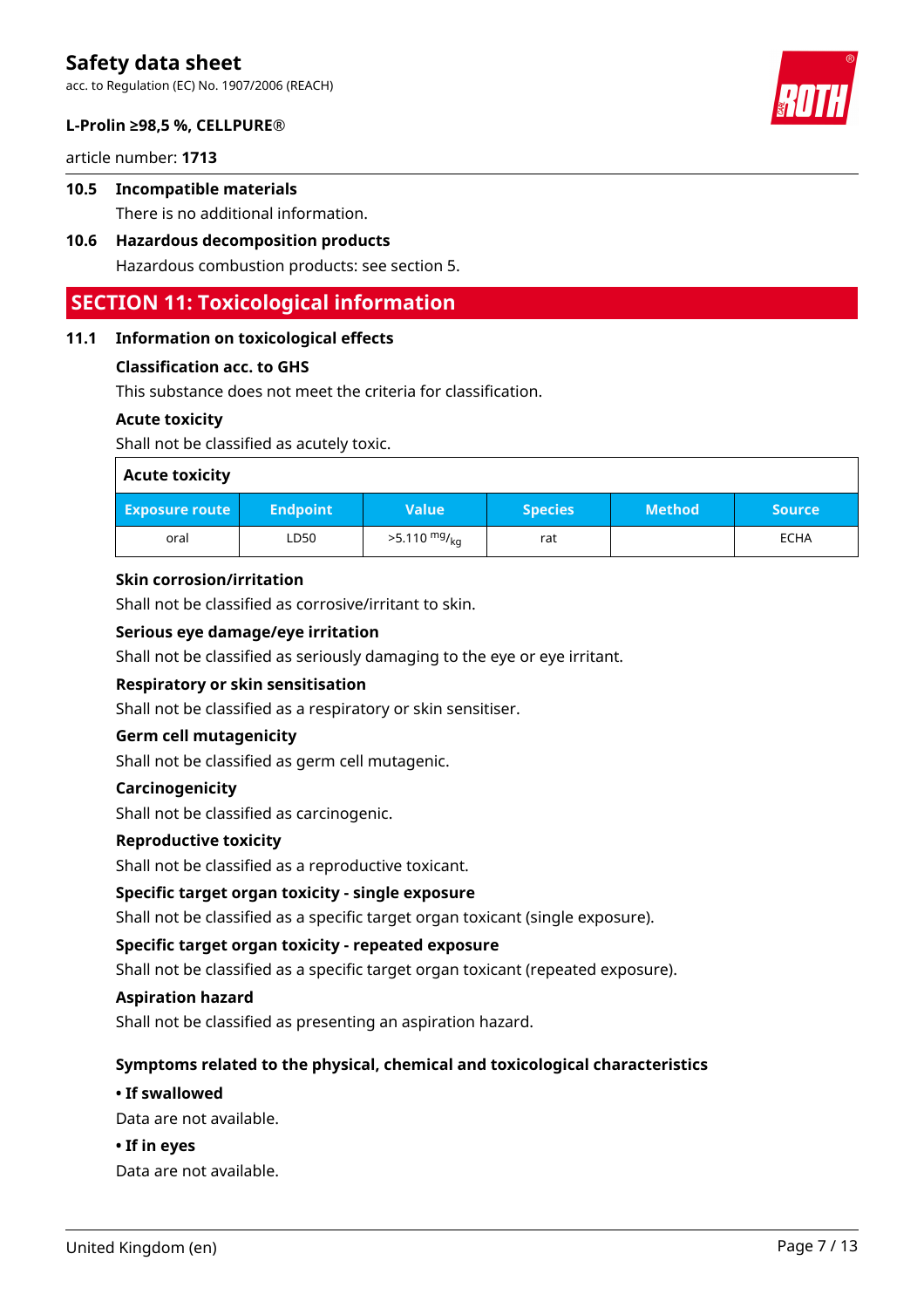acc. to Regulation (EC) No. 1907/2006 (REACH)

#### **L-Prolin ≥98,5 %, CELLPURE®**

article number: **1713**

#### **• If inhaled**

Data are not available.

#### **• If on skin**

Data are not available.

#### **• Other information**

Health effects are not known. This information is based upon the present state of our knowledge.

#### **11.2 Endocrine disrupting properties**

Not listed.

#### **11.3 Information on other hazards**

There is no additional information.

### **SECTION 12: Ecological information**

#### **12.1 Toxicity**

Shall not be classified as hazardous to the aquatic environment.

| <b>Aquatic toxicity (acute)</b> |                     |                       |               |                         |  |
|---------------------------------|---------------------|-----------------------|---------------|-------------------------|--|
| <b>Endpoint</b>                 | Value               | <b>Species</b>        | <b>Source</b> | <b>Exposure</b><br>time |  |
| <b>LC50</b>                     | 10.500 $mg/$        | fish                  | <b>ECHA</b>   | 96 h                    |  |
| EC50                            | $>100 \frac{mg}{l}$ | aquatic invertebrates | <b>ECHA</b>   | 48 h                    |  |

#### **Biodegradation**

The substance is readily biodegradable.

#### **12.2 Process of degradability**

Theoretical Oxygen Demand with nitrification: 2,015 <sup>mg</sup>/<sub>mg</sub> Theoretical Oxygen Demand: 1,529 <sup>mg</sup>/<sub>mg</sub> Theoretical Carbon Dioxide: 1,911  $^{\mathsf{mg}}\prime_{\mathsf{mg}}$ 

#### **12.3 Bioaccumulative potential**

Does not significantly accumulate in organisms.

| n-octanol/water (log KOW) | -2,54 (pH value: 7, 20 °C) (ECHA) |
|---------------------------|-----------------------------------|
|                           |                                   |

#### **12.4 Mobility in soil**

| Henry's law constant | $\left( 0^{Pa} \, \text{m}^3/\text{mol} \right)$ at 25 °C (ECHA) |
|----------------------|------------------------------------------------------------------|
|----------------------|------------------------------------------------------------------|

#### **12.5 Results of PBT and vPvB assessment**

Data are not available.

**12.6 Endocrine disrupting properties** Not listed.

### **12.7 Other adverse effects**

Data are not available.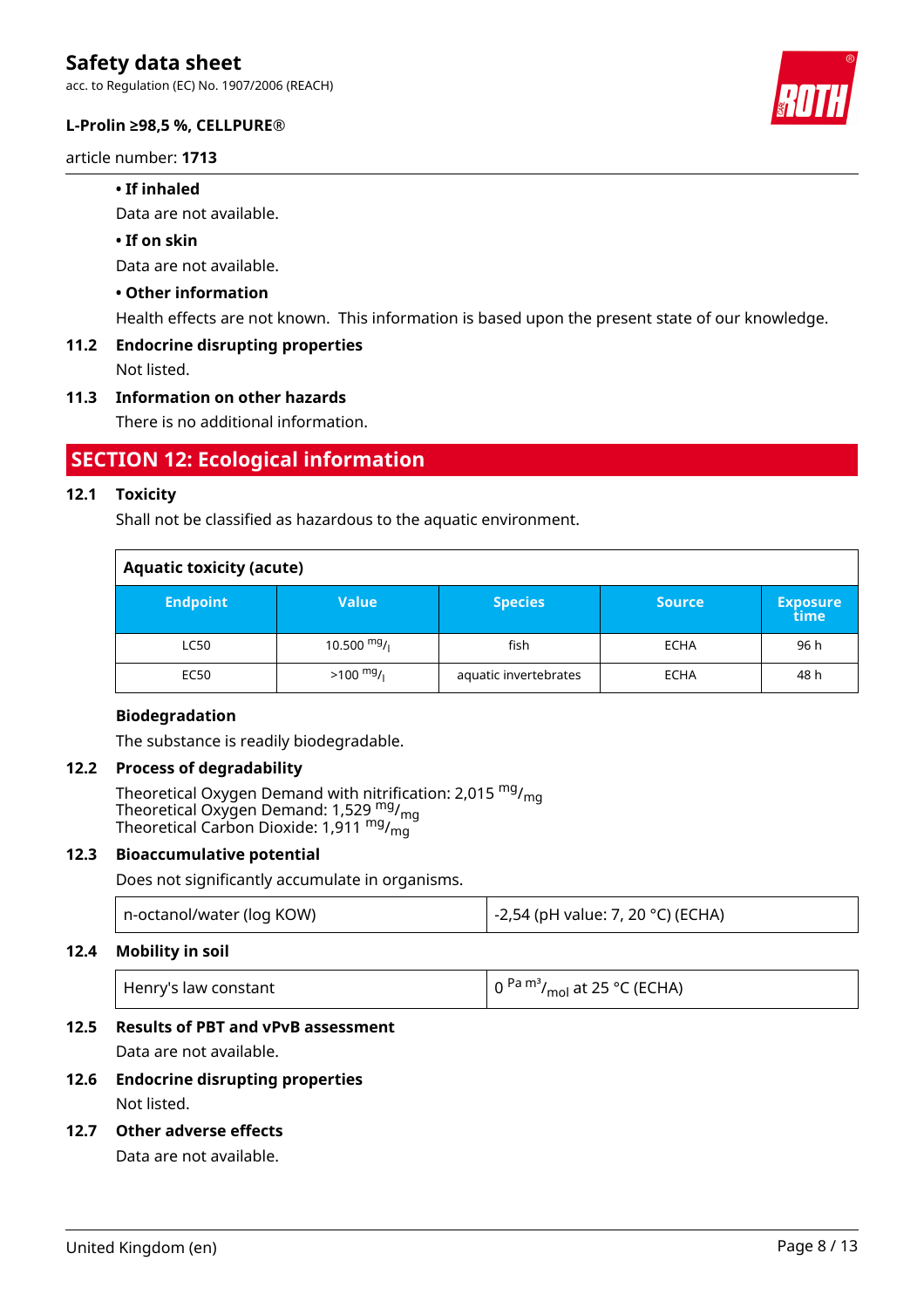acc. to Regulation (EC) No. 1907/2006 (REACH)



#### **L-Prolin ≥98,5 %, CELLPURE®**

article number: **1713**

# **SECTION 13: Disposal considerations**

#### **13.1 Waste treatment methods**



Consult the appropriate local waste disposal expert about waste disposal.

#### **Sewage disposal-relevant information**

Do not empty into drains.

#### **13.2 Relevant provisions relating to waste**

The allocation of waste identity numbers/waste descriptions must be carried out according to the EEC, specific to the industry and process. Waste catalogue ordinance (Germany).

#### **13.3 Remarks**

Waste shall be separated into the categories that can be handled separately by the local or national waste management facilities. Please consider the relevant national or regional provisions.

not subject to transport regulations

gerous goods regulations

# **SECTION 14: Transport information**

|  |  | 14.1 UN number or ID number |  |  |
|--|--|-----------------------------|--|--|
|--|--|-----------------------------|--|--|

- **14.2 UN proper shipping name** not assigned
- **14.3 Transport hazard class(es)** none
- **14.4 Packing group not assigned**
- **14.5 Environmental hazards** non-environmentally hazardous acc. to the dan-

### **14.6 Special precautions for user**

There is no additional information.

#### **14.7 Maritime transport in bulk according to IMO instruments**

The cargo is not intended to be carried in bulk.

#### **14.8 Information for each of the UN Model Regulations**

#### **Transport of dangerous goods by road, rail and inland waterway (ADR/RID/ADN) - Additional information**

Not subject to ADR, RID and ADN.

**International Maritime Dangerous Goods Code (IMDG) - Additional information** Not subject to IMDG.

### **International Civil Aviation Organization (ICAO-IATA/DGR) - Additional information** Not subject to ICAO-IATA.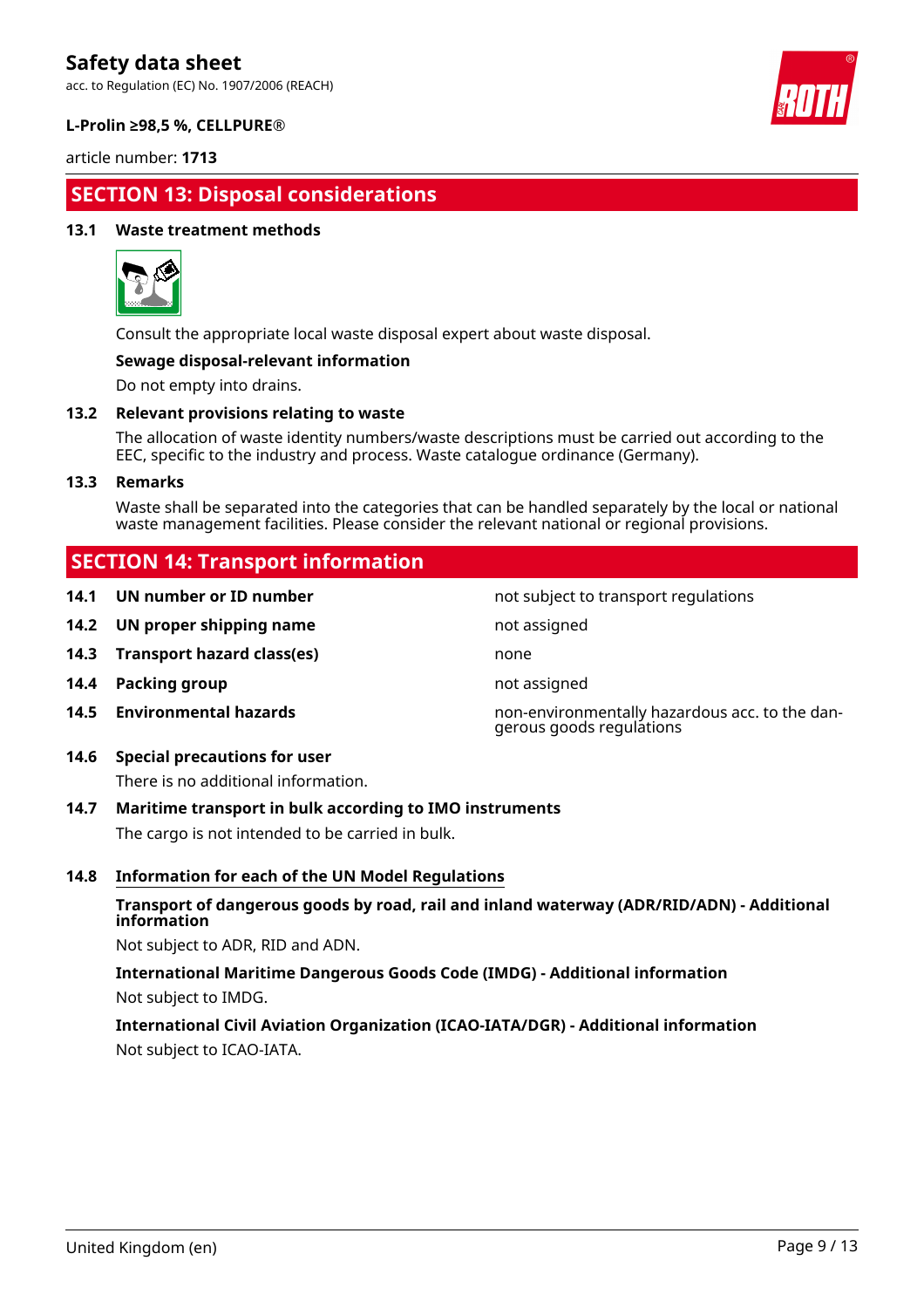acc. to Regulation (EC) No. 1907/2006 (REACH)



#### **L-Prolin ≥98,5 %, CELLPURE®**

#### article number: **1713**

# **SECTION 15: Regulatory information**

#### **15.1 Safety, health and environmental regulations/legislation specific for the substance or mixture**

**Relevant provisions of the European Union (EU)**

#### **Seveso Directive**

| 2012/18/EU (Seveso III) |                                       |                                                                                            |       |
|-------------------------|---------------------------------------|--------------------------------------------------------------------------------------------|-------|
| <b>No</b>               | Dangerous substance/hazard categories | Qualifying quantity (tonnes) for the application of lower and upper-tier re-<br>quirements | Notes |
|                         | not assigned                          |                                                                                            |       |

#### **Deco-Paint Directive**

| $\sqrt{100}$<br>$- - - - - - -$<br>$\mathcal{U}$<br><br>. ല പ<br>,,,,, | ገ % |
|------------------------------------------------------------------------|-----|
|------------------------------------------------------------------------|-----|

#### **Industrial Emissions Directive (IED)**

VOC content  $\begin{array}{|c|c|c|c|c|c|c|c|c|} \hline \multicolumn{1}{|c|}{\text{O}}\vartheta_0 & 0 \end{array}$ 

#### **Directive on the restriction of the use of certain hazardous substances in electrical and electronic equipment (RoHS)**

not listed

#### **Regulation concerning the establishment of a European Pollutant Release and Transfer Register (PRTR)**

not listed

#### **Water Framework Directive (WFD)**

not listed

#### **Regulation on the marketing and use of explosives precursors**

not listed

#### **Regulation on drug precursors**

not listed

#### **Regulation on substances that deplete the ozone layer (ODS)**

not listed

#### **Regulation concerning the export and import of hazardous chemicals (PIC)**

not listed

#### **Regulation on persistent organic pollutants (POP)**

not listed

#### **National regulations(GB)**

# **List of substances subject to authorisation (GB REACH, Annex 14) / SVHC - candidate list**

not listed

#### **Restrictions according to GB REACH, Annex 17**

not listed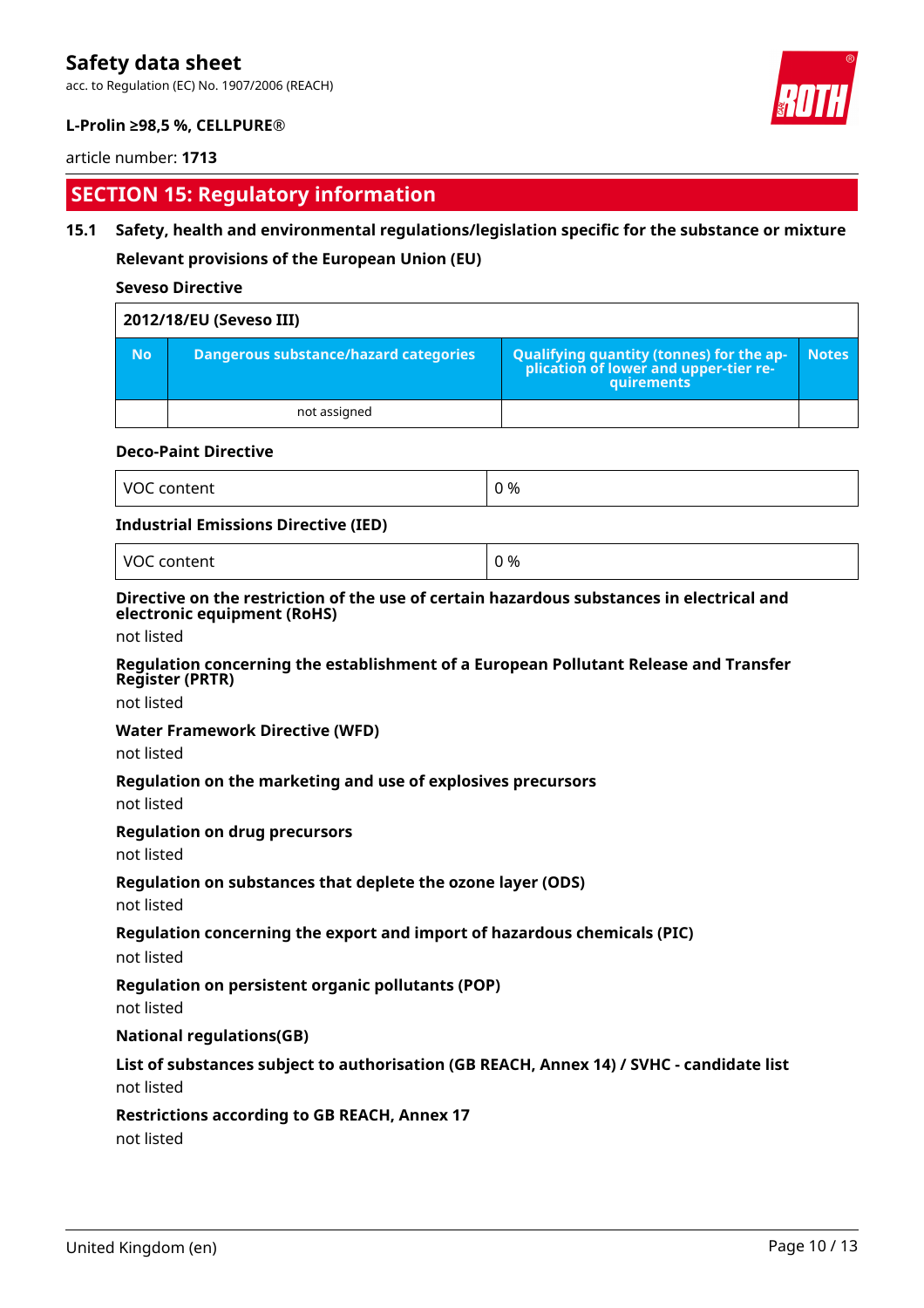acc. to Regulation (EC) No. 1907/2006 (REACH)



### **L-Prolin ≥98,5 %, CELLPURE®**

article number: **1713**

#### **Other information**

Directive 94/33/EC on the protection of young people at work. Observe employment restrictions under the Maternity Protection Directive (92/85/EEC) for expectant or nursing mothers.

#### **National inventories**

| <b>Country</b> | <b>Inventory</b> | <b>Status</b>       |
|----------------|------------------|---------------------|
| AU             | <b>AIIC</b>      | substance is listed |
| CA             | <b>DSL</b>       | substance is listed |
| <b>CN</b>      | <b>IECSC</b>     | substance is listed |
| EU             | ECSI             | substance is listed |
| EU             | REACH Reg.       | substance is listed |
| JP             | <b>CSCL-ENCS</b> | substance is listed |
| KR             | <b>KECI</b>      | substance is listed |
| NZ             | NZIOC            | substance is listed |
| <b>PH</b>      | <b>PICCS</b>     | substance is listed |
| TW             | <b>TCSI</b>      | substance is listed |
| US             | <b>TSCA</b>      | substance is listed |

#### **Legend**

| AIIC         | Australian Inventory of Industrial Chemicals                            |
|--------------|-------------------------------------------------------------------------|
|              | CSCL-ENCS List of Existing and New Chemical Substances (CSCL-ENCS)      |
| <b>DSL</b>   | Domestic Substances List (DSL)                                          |
| ECSI         | EC Substance Inventory (EINECS, ELINCS, NLP)                            |
| <b>IECSC</b> | Inventory of Existing Chemical Substances Produced or Imported in China |
| KECI         | Korea Existing Chemicals Inventory                                      |
| NZIoC        | New Zealand Inventory of Chemicals                                      |
| <b>PICCS</b> | Philippine Inventory of Chemicals and Chemical Substances (PICCS)       |
|              | REACH Reg. REACH registered substances                                  |
| <b>TCSI</b>  | Taiwan Chemical Substance Inventory                                     |
| <b>TSCA</b>  | <b>Toxic Substance Control Act</b>                                      |

#### **15.2 Chemical Safety Assessment**

No Chemical Safety Assessment has been carried out for this substance.

### **SECTION 16: Other information**

#### **Indication of changes (revised safety data sheet)**

Alignment to regulation: Restructuring: section 9, section 14

| <b>Section</b> | <b>Former entry (text/value)</b>                                                                                                                                                        | <b>Actual entry (text/value)</b>                                                                | Safety-<br>relev-<br>ant |
|----------------|-----------------------------------------------------------------------------------------------------------------------------------------------------------------------------------------|-------------------------------------------------------------------------------------------------|--------------------------|
| 2.1            | Classification according to Regulation (EC) No<br>1272/2008 (CLP):<br>This substance does not meet the criteria for<br>classification in accordance with Regulation No<br>1272/2008/EC. | Classification acc. to GHS:<br>This substance does not meet the criteria for<br>classification. | yes                      |
| 2.2            | Signal word:<br>not required                                                                                                                                                            |                                                                                                 | yes                      |
| 2.3            | Other hazards:<br>There is no additional information.                                                                                                                                   | Other hazards                                                                                   | yes                      |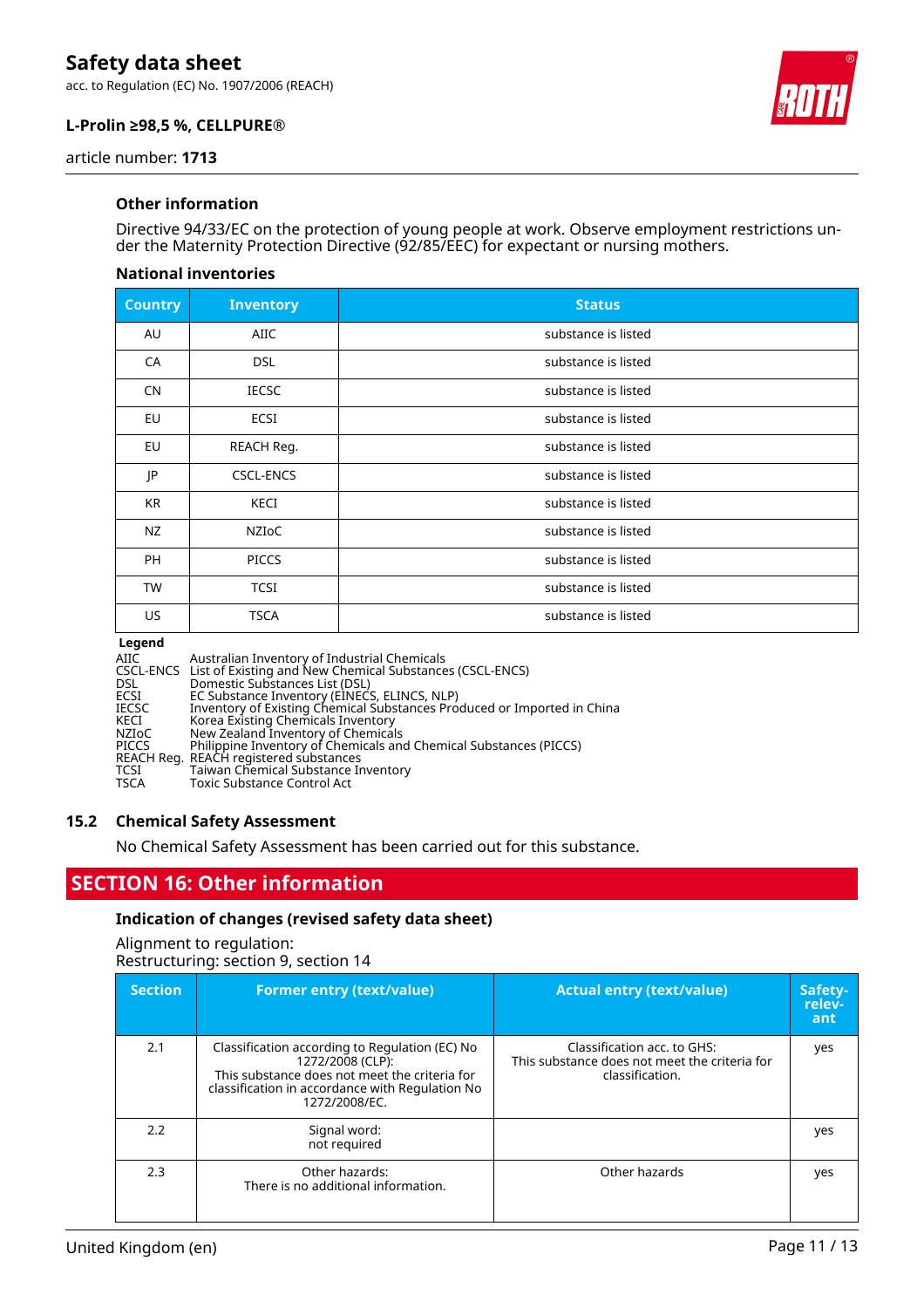acc. to Regulation (EC) No. 1907/2006 (REACH)



### **L-Prolin ≥98,5 %, CELLPURE®**

#### article number: **1713**

| <b>Section</b> | <b>Former entry (text/value)</b> | <b>Actual entry (text/value)</b>                                                                                             | Safety-<br>relev-<br>ant |
|----------------|----------------------------------|------------------------------------------------------------------------------------------------------------------------------|--------------------------|
| 2.3            |                                  | Results of PBT and vPvB assessment:<br>According to the results of its assessment, this<br>substance is not a PBT or a vPvB. | ves                      |

### **Abbreviations and acronyms**

| Abbr.           | <b>Descriptions of used abbreviations</b>                                                                                                                                                                                       |
|-----------------|---------------------------------------------------------------------------------------------------------------------------------------------------------------------------------------------------------------------------------|
| <b>ADN</b>      | Accord européen relatif au transport international des marchandises dangereuses par voies de naviga-<br>tion intérieures (European Agreement concerning the International Carriage of Dangerous Goods by In-<br>land Waterways) |
| <b>ADR</b>      | Accord relatif au transport international des marchandises dangereuses par route (Agreement concern-<br>ing the International Carriage of Dangerous Goods by Road)                                                              |
| CAS             | Chemical Abstracts Service (service that maintains the most comprehensive list of chemical substances)                                                                                                                          |
| <b>DGR</b>      | Dangerous Goods Regulations (see IATA/DGR)                                                                                                                                                                                      |
| <b>DNEL</b>     | Derived No-Effect Level                                                                                                                                                                                                         |
| EC50            | Effective Concentration 50 %. The EC50 corresponds to the concentration of a tested substance causing<br>50 % changes in response (e.g. on growth) during a specified time interval                                             |
| EC No           | The EC Inventory (EINECS, ELINCS and the NLP-list) is the source for the seven-digit EC number, an identi-<br>fier of substances commercially available within the EU (European Union)                                          |
| <b>EINECS</b>   | European Inventory of Existing Commercial Chemical Substances                                                                                                                                                                   |
| <b>ELINCS</b>   | European List of Notified Chemical Substances                                                                                                                                                                                   |
| <b>GB REACH</b> | The REACH etc. (Amendment etc.) (EU Exit) Regulations 2019, SI 2019/758 (as amended)                                                                                                                                            |
| GHS             | "Globally Harmonized System of Classification and Labelling of Chemicals" developed by the United Na-<br>tions                                                                                                                  |
| <b>IATA</b>     | <b>International Air Transport Association</b>                                                                                                                                                                                  |
| <b>IATA/DGR</b> | Dangerous Goods Regulations (DGR) for the air transport (IATA)                                                                                                                                                                  |
| <b>ICAO</b>     | International Civil Aviation Organization                                                                                                                                                                                       |
| <b>IMDG</b>     | International Maritime Dangerous Goods Code                                                                                                                                                                                     |
| <b>LC50</b>     | Lethal Concentration 50%: the LC50 corresponds to the concentration of a tested substance causing 50 %<br>lethality during a specified time interval                                                                            |
| LD50            | Lethal Dose 50 %: the LD50 corresponds to the dose of a tested substance causing 50 % lethality during a<br>specified time interval                                                                                             |
| <b>NLP</b>      | No-Longer Polymer                                                                                                                                                                                                               |
| <b>PBT</b>      | Persistent, Bioaccumulative and Toxic                                                                                                                                                                                           |
| <b>PNEC</b>     | Predicted No-Effect Concentration                                                                                                                                                                                               |
| <b>REACH</b>    | Registration, Evaluation, Authorisation and Restriction of Chemicals                                                                                                                                                            |
| RID             | Règlement concernant le transport International ferroviaire des marchandises Dangereuses (Regula-<br>tions concerning the International carriage of Dangerous goods by Rail)                                                    |
| VOC             | Volatile Organic Compounds                                                                                                                                                                                                      |
| vPvB            | Very Persistent and very Bioaccumulative                                                                                                                                                                                        |